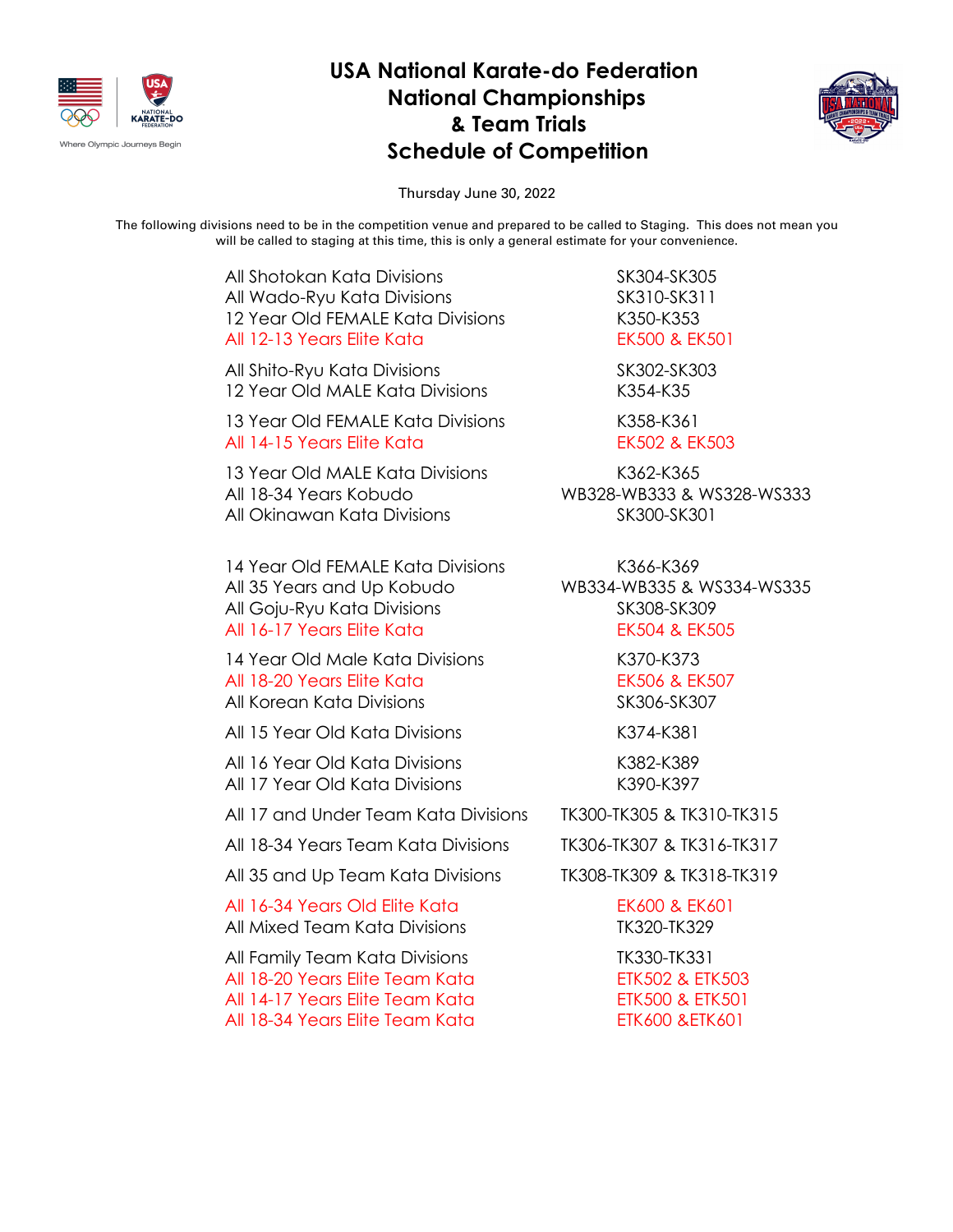

## **USA National Karate-do Federation National Championships & Team Trials Schedule of Competition**



Friday July 1, 2022

The following divisions need to be in the competition venue and prepared to be called to Staging. This does not mean you will be called to staging at this time, this is only a general estimate for your convenience.

| All 5 Year Old and Under Kata Divisions | K300 & K301               |
|-----------------------------------------|---------------------------|
| All 6 Year Old Kata Divisions           | K302-K309                 |
| All 7 Year Old Kata Divisions           | K310-K317                 |
| 14-15 Year Old Male Elite Kumite        | ES508-ES512               |
| All 8 Year Old Kata Divisions           | K318-K325                 |
| 14-15 Year Old Female Elite Kumite      | ES513-ES515               |
| All 9 Year Old Kata Divisions           | K326-K333                 |
| 10 Year Old FEMALE Kata Divisions       | K334-K337                 |
| 10 Year Old MALE Kata Divisions         | K338-K341                 |
| 18-20 Year Old Male Elite Kumite        | ES525-ES529               |
| 11 Year Old FEMALE Kata Divisions       | K342-K345                 |
| 18-20 Year Old Female Elite Kumite      | ES530-ES534               |
| 11 Year Old MALE Kata Divisions         | K346-K349                 |
| 12-13 Year Old Male Elite Kumite        | ES500-ES504               |
| Para-Karate Divisions                   | PK300-PK341               |
| All ages laido Divisions                | IS300-IS30                |
| 12-13 Year Old Female Elite Kumite      | ES505-ES507               |
| 16-17 Year Old Male Elite Kumite        | ES516-ES520               |
| All 9 and Under Kobudo                  | WB300-WB303 & WS300-WS303 |
| All 10-11 Years Kobudo                  | WB304-WB309 & WS304-WS309 |
| 16-17 Years Old Female Elite Kumite     | ES521-ES524               |
| All 18-34 Years Old Kata Divisions      | K398-K403                 |
| All 35 and Up Kata Divisions            | K404-K415                 |
| All 18-34 Years Old Advanced Kata       | K416 & K41                |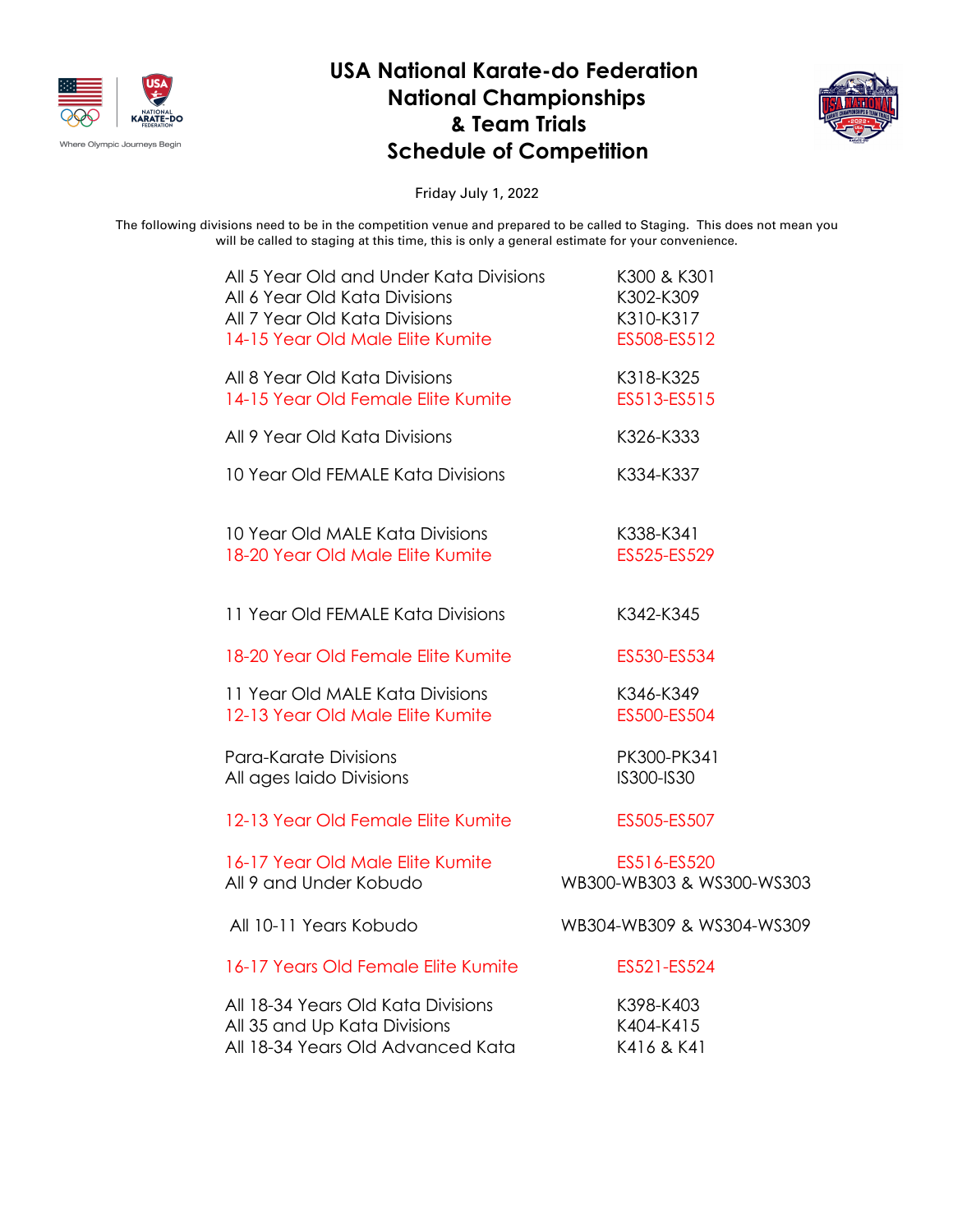

## **USA National Karate-do Federation National Championships & Team Trials Schedule of Competition**



Saturday July 2, 2022

The following divisions need to be in the competition venue and prepared to be called to Staging. This does not mean you will be called to staging at this time, this is only a general estimate for your convenience.

| All 7 and Under Kumite Divisions<br>18-34 Years Old Elite Male Kumite | S300-S317<br>ES600-ES602          |
|-----------------------------------------------------------------------|-----------------------------------|
| All 8 Year Old Kumite Divisions<br>Male and Female Elite-Para Kata    | S318-S325<br><b>EPK400-EPK405</b> |
| 18-34 Years Old Elite Male Kumite                                     | ES603-ES604                       |
| 9 Year Old Female Kumite Divisions                                    | S326-S329                         |
| 9 Year Old Male Kumite Divisions                                      | S330-S333                         |
| All 18-34 Years Old Elite Female Kumite                               | ES605-ES609                       |
| 18-34 Year Old NON Elite Kumite                                       | S398-S407                         |
| All 35 and Up Female Kumite                                           | S408-S411                         |
| <b>Open Kumite Divisions</b>                                          | ES610 & ES611                     |
| All 35 and Up Male Kumite                                             | S412-S415                         |
| All 11 and Under Team Kumite                                          | TS300-TS311                       |
| All 18-34 Year Old Team Kumite                                        | TS324-TS327                       |
| All 12-15 Year Old Team Kumite                                        | TS312-TS319                       |
| All 16-17 Year Team Kumite<br>All 35 and Up Team Kumite               | TS320-TS323<br>TS328-TS331        |